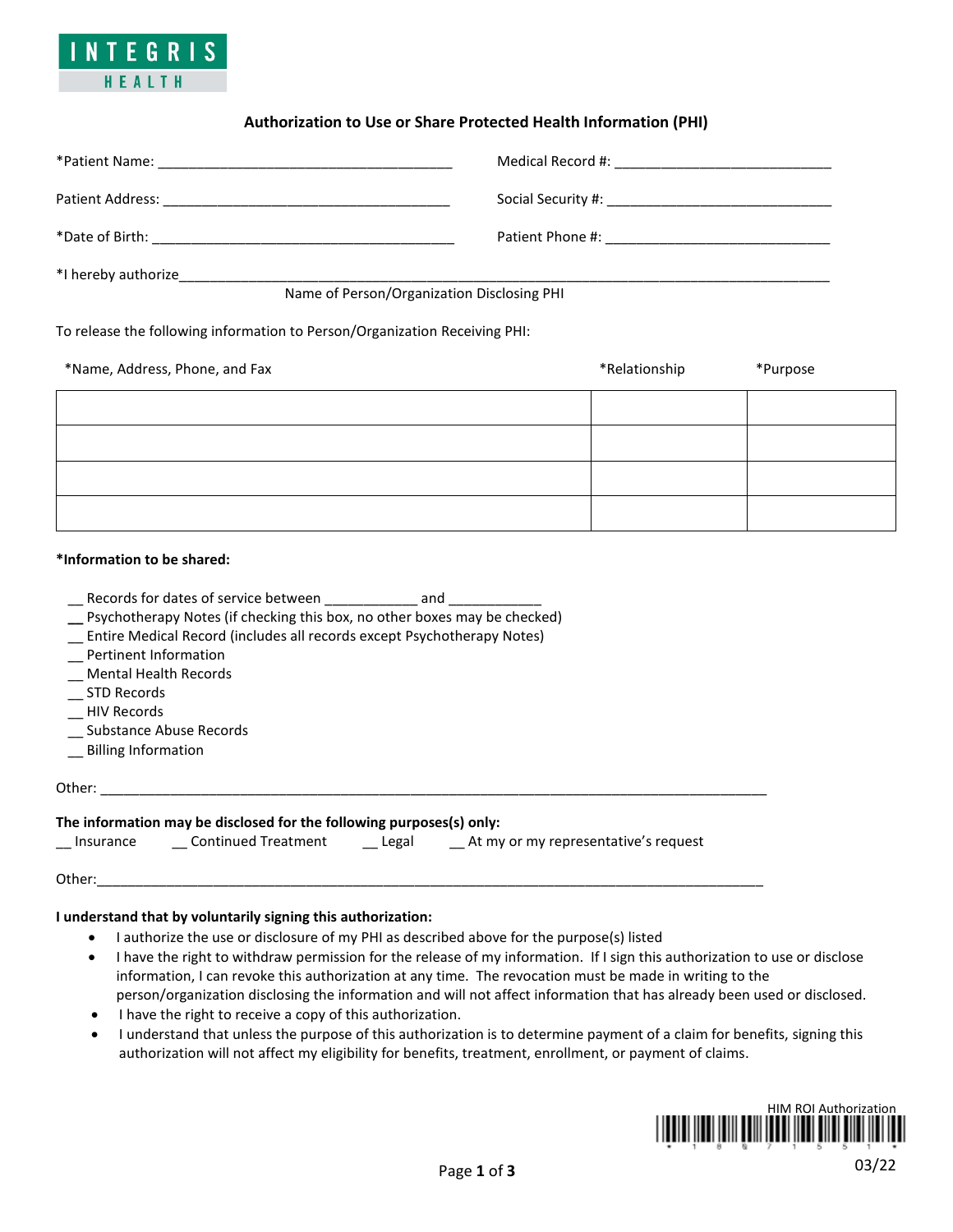

- My medical information may indicate that I have a communicable and/or non-communicable disease which may include, but is not limited to diseases such as hepatitis, syphilis, gonorrhea or HIV or AIDS and/or may indicate that I have or have been treated for psychological or psychiatric conditions or substance abuse.
- I understand I may change this authorization at any time by writing to the person/organization disclosing my PHI.
- I understand I cannot restrict information that may have already been shared based on this authorization.

\_\_\_\_\_\_\_\_\_\_\_\_\_\_\_\_\_\_\_\_\_\_\_\_\_\_\_\_\_\_\_\_\_\_\_\_\_\_\_\_\_\_\_\_\_\_\_\_\_\_\_\_\_\_\_\_\_\_\_\_\_\_\_\_\_\_\_\_\_\_\_\_\_\_\_\_\_\_\_\_\_\_\_\_\_\_\_\_\_\_\_\_\_\_\_\_\_

• Information used or disclosed pursuant to the authorization may be subject to redisclosure by the recipient and no longer be protected by the Privacy Regulation.

Unless revoked or otherwise indicated, this authorization's automatic expiration date will be one year from the date of my signature or upon the occurrence of the following event:

| $\ast$                                                                                                     |                                                            | $\ast$                              |                                                       |  |  |
|------------------------------------------------------------------------------------------------------------|------------------------------------------------------------|-------------------------------------|-------------------------------------------------------|--|--|
|                                                                                                            | Signature of Patient or Legal Representative               | Date                                |                                                       |  |  |
| $\ast$                                                                                                     |                                                            | $\ast$                              |                                                       |  |  |
|                                                                                                            | Print Patient or Legal Representative                      |                                     | Expiration date (if longer than one year from date of |  |  |
| *                                                                                                          |                                                            | signature or no event is indicated) |                                                       |  |  |
|                                                                                                            | Description of Legal Representative's Authority            |                                     |                                                       |  |  |
|                                                                                                            | *Required field                                            |                                     |                                                       |  |  |
|                                                                                                            | (INTERNAL USE ONLY)                                        |                                     |                                                       |  |  |
| 1)                                                                                                         | Number of pages released: ______                           |                                     |                                                       |  |  |
| If releasing records other than what is requested on the authorization, please specify reason below:<br>2) |                                                            |                                     |                                                       |  |  |
|                                                                                                            |                                                            |                                     |                                                       |  |  |
|                                                                                                            |                                                            |                                     |                                                       |  |  |
|                                                                                                            |                                                            |                                     |                                                       |  |  |
|                                                                                                            |                                                            |                                     |                                                       |  |  |
|                                                                                                            | Specific documentation released:<br>a. Pertinent Only ____ |                                     |                                                       |  |  |
|                                                                                                            |                                                            |                                     |                                                       |  |  |
|                                                                                                            |                                                            |                                     |                                                       |  |  |
| 3)                                                                                                         | Staff initials:                                            |                                     |                                                       |  |  |
|                                                                                                            |                                                            |                                     |                                                       |  |  |
| 4)                                                                                                         | Verification of authorized receiver:<br>a. License _____   |                                     |                                                       |  |  |
|                                                                                                            | b. Photo $ID$ _____                                        |                                     |                                                       |  |  |
|                                                                                                            |                                                            |                                     |                                                       |  |  |
| 5)                                                                                                         | Authorized Receiver:                                       |                                     |                                                       |  |  |
|                                                                                                            |                                                            |                                     |                                                       |  |  |
|                                                                                                            |                                                            |                                     |                                                       |  |  |
|                                                                                                            |                                                            |                                     | <b>HIM ROI Authorization</b>                          |  |  |
|                                                                                                            |                                                            |                                     |                                                       |  |  |
|                                                                                                            |                                                            |                                     |                                                       |  |  |